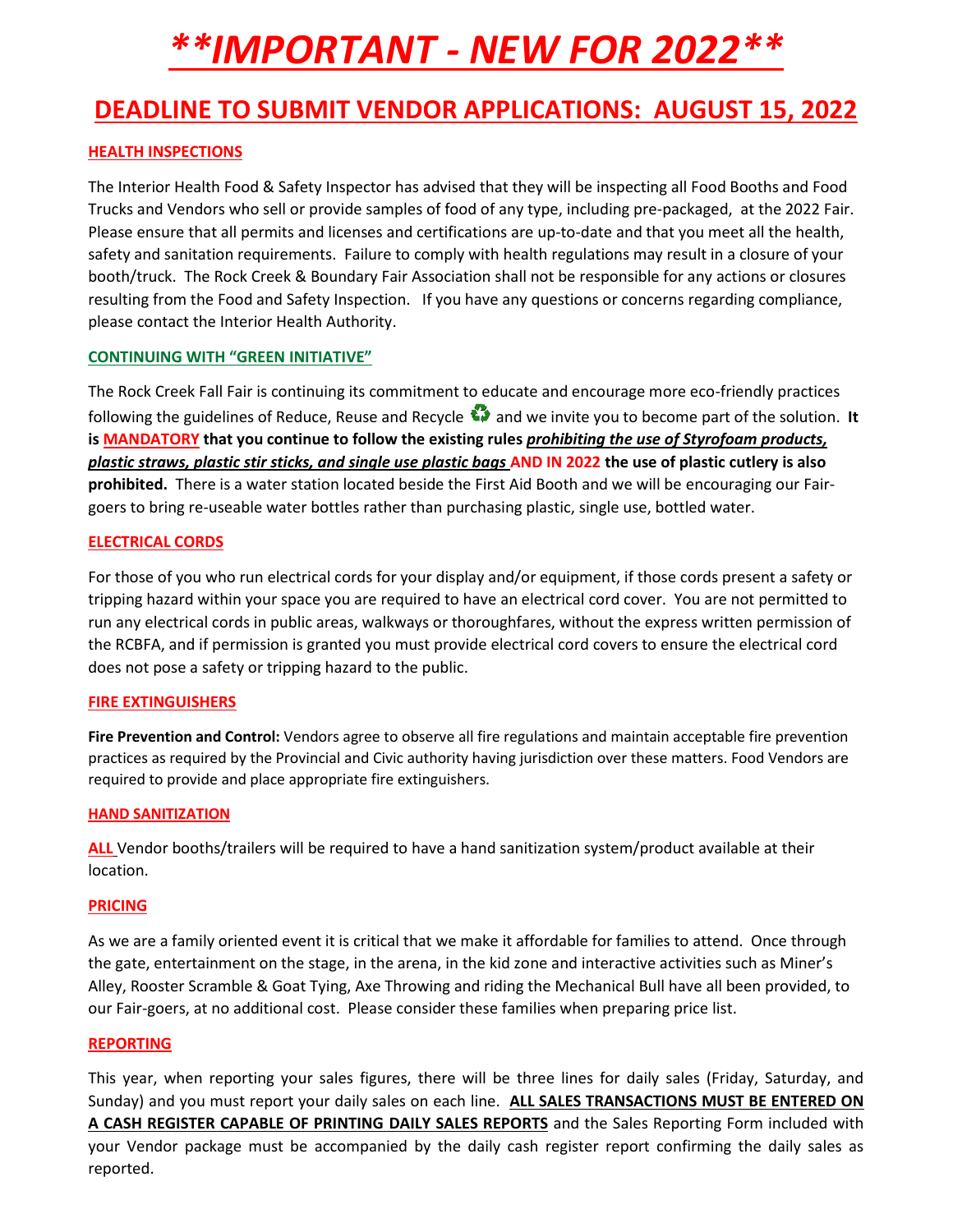### **ROCK CREEK AND BOUNDARY FAIR APPLICATION CHECKLIST FOR NON-PROFIT FOOD VENDORS**

#### **Completing and submitting the application and associated documents DOES NOT imply or guarantee space at the RCBFA. RCBFA reserves the right to limit or specify the products or services to be sold or displayed.**

Please **read and review** all documents thoroughly. Incomplete applications and/or missing documentation will result in a processing delay.

**NEW THIS YEAR:** A copy of your health permit clearly showing valid fiscal decal with expiry date **MUST**  accompany your application. If your permit is temporary or pending provide us with this information with your application along with expected time line for receiving.

**REMINDER:** *ALL Food Vendors are required to submit a SEPARATE CHEQUE in the amount of \$50.00 postdated to September 18, 2022 for a Cleaning Deposit. This cheque will be destroyed, after inspection, if the booth/area occupied is found to be clean and free from waste, including recycling. Inspection will take place during the week following Fair weekend.*

### **All requests for the 2022 Rock Creek and Boundary Fair** *MUST* **include the following:**

- 1. Signed Application Form completed in full. **MUST BE SUBMITTED BY AUGUST 15, 2022.**
- 2. Signed Rules and Regulations.
- 3. Payment of fees by cheque, money order or e-transfer made payable to the Rock Creek and Boundary Fair Association or R.C.B.F.A. **NO POST-DATED CHEQUES**
- 4. Separate Cleaning Deposit MUST be in cheque form in the amount of \$50.00 dated September 18, 2022.
- 5. Copy of Insurance Policy with a minimum of \$5,000,000.00 public liability insurance naming the Rock Creek and Boundary Fair Association as an Additional Named Insured
- 6. All applicable permits and licenses, including Health and Food Safe Certificates.(See above "NEW THIS YEAR")
- 7. Menu detailing a complete list of food items for sale, including beverages, and the prices for each item.

Please ensure to follow up with the Vendor Co-ordinator within two weeks of submitting your application to ensure that your paperwork has been received.

All business contact information, forms, applications and rules and regulations referred to for part of the Vendor contract package. All information is for the sole use of the Rock Creek and Boundary Fair Association ("RCBFA") and will be protected in accordance with BC Privacy Act Legislation.

Vendors are responsible for their own tables, chairs, umbrellas, tent, tent floors and tent covers. Vendors are not permitted to encroach on adjoining and/or adjacent space. All umbrellas, tents and/or canopies are required to be sufficiently and safely anchored to the ground from the time their umbrellas, tents and/or canopies are put up to the time they are taken down

Applications are to be submitted to RCBFA Vendor Coordinator, PO Box 83, Rock Creek, BC V0H 1Y0

Questions and/or inquiries can be directed to RCBFA Vendor Coordinator as follows:

Mail: PO Box 83, Rock Creek, BC V0H 1Y0 Telephone: 250-446-2465 Fax: 250-446-2639 Email: [rcfair.vendor@gmail.com](mailto:rcfair.vendor@gmail.com)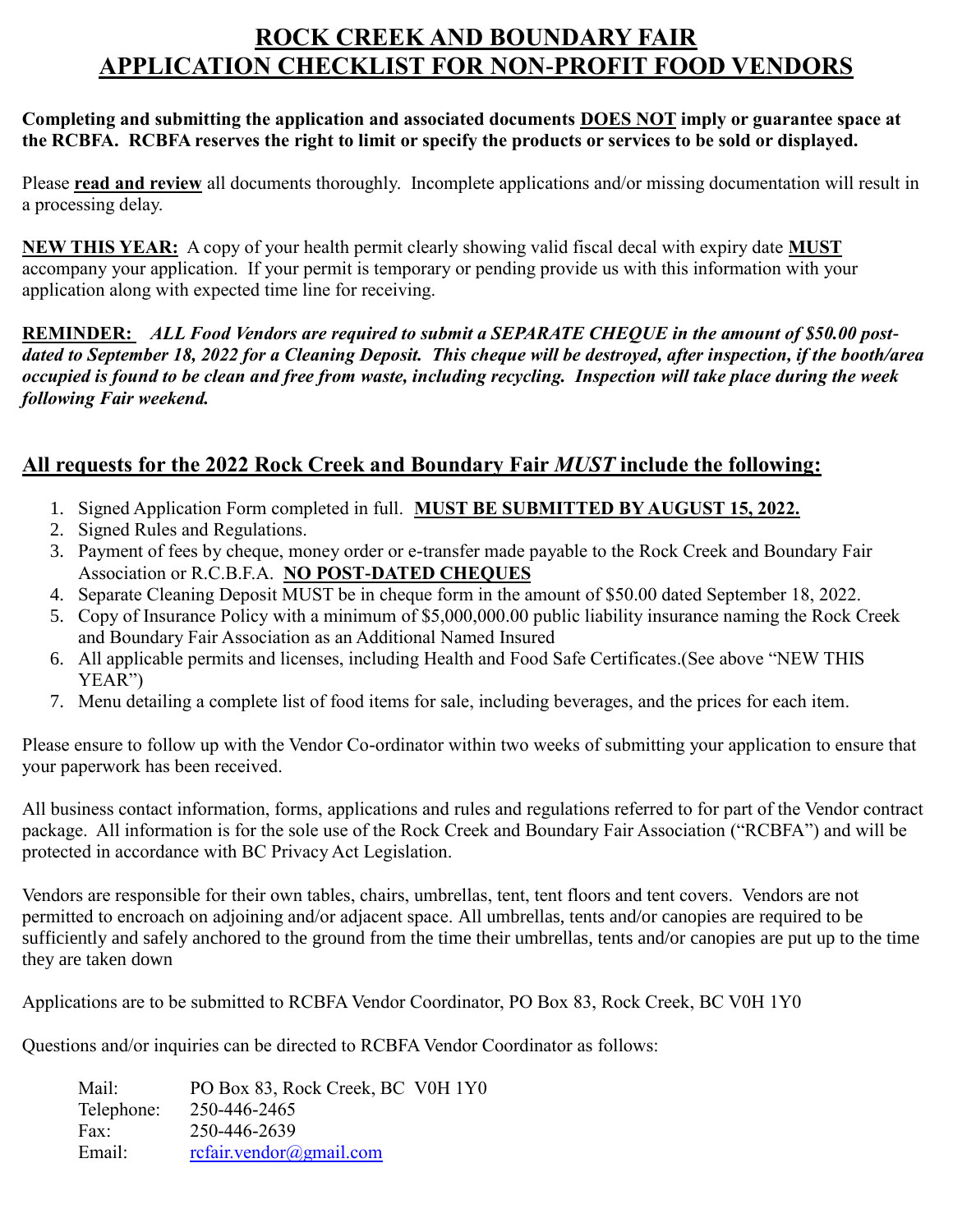#### **ROCK CREEK AND BOUNDARY FAIR ASSOCIATION 2022 APPLICATION/CONTRACT NON- PROFIT FOOD VENDOR**

**This application in no way implies or guarantees that space will be offered to you. All applications are subject to review and approval. Applications not accepted will have their application fee fully refunded.**

**RATES FOR 2022: 7.5%** sales commission of daily gross sales. Payment will be collected starting at 5:00 PM on Sunday, September 18, 2022, at the office in the Main Pavilion Building. Payments must be received no later than 6:30 PM.

#### **Please Print Clearly**

| <b>BUSINESS NAME:</b>                                                                               |                                                                                                                                                                                                                                                                                                                                                                                                                                                                                                                         |                                    |
|-----------------------------------------------------------------------------------------------------|-------------------------------------------------------------------------------------------------------------------------------------------------------------------------------------------------------------------------------------------------------------------------------------------------------------------------------------------------------------------------------------------------------------------------------------------------------------------------------------------------------------------------|------------------------------------|
| <b>ADDRESS:</b>                                                                                     |                                                                                                                                                                                                                                                                                                                                                                                                                                                                                                                         |                                    |
|                                                                                                     |                                                                                                                                                                                                                                                                                                                                                                                                                                                                                                                         |                                    |
| TELEPHONE:<br>EMAIL:                                                                                |                                                                                                                                                                                                                                                                                                                                                                                                                                                                                                                         |                                    |
| <b>FOOD ITEMS SERVED:</b><br>of your booth as it would appear at the Fair)                          | (Application MUST be accompanied with a menu detailing a COMPLETE list of food items for sale, INCLUDING BEVERAGES, and the<br>price or each item. NOTE: Bottled water, 500 mL or less MAY NOT be sold for more than \$2.00 per bottle. Only those items listed on your<br>menu will be permitted. If this is your first application with the Rock Creek & Boundary Fair Association please provide brochures and/or photos                                                                                             |                                    |
|                                                                                                     |                                                                                                                                                                                                                                                                                                                                                                                                                                                                                                                         |                                    |
|                                                                                                     | WILL YOU BE USING A GENERATOR? (subject to RCBFA approval) Provide make & model #:                                                                                                                                                                                                                                                                                                                                                                                                                                      |                                    |
|                                                                                                     | PLEASE NOTE FOR SELF-CONTAINED UNITS: You will be provided with a 20 x 20 foot space. Please ensure that your unit, including<br>awning, non-removable trailer hitches, overhangs, storage and preparation areas, will not exceed these measurements. If more space is required,<br>it is subject to availability and at an additional cost of \$100.00 plus GST. Please indicate on what side of your unit is your food delivery window<br>along with any other information that will help. Attach a photo or drawing. |                                    |
| Deposit (to be held and deducted from sales commission)<br>Oversized Self Contained Unit (\$100.00) |                                                                                                                                                                                                                                                                                                                                                                                                                                                                                                                         | \$ 50.00 (a)<br>$\updownarrow$ (b) |
|                                                                                                     | Power <sup>(1),</sup> if required: (\$50.00) ALL FOOD BOOTHS ARE REQUIRED TO PAY POWER                                                                                                                                                                                                                                                                                                                                                                                                                                  |                                    |
|                                                                                                     | ** Up to 2 Weekend Gate Entry Wristbands/Passes are available for each **<br>**vendor spot compliments of the RCBFA ** (See Note 2 Below)                                                                                                                                                                                                                                                                                                                                                                               |                                    |
|                                                                                                     |                                                                                                                                                                                                                                                                                                                                                                                                                                                                                                                         | (d)                                |
| Camping (\$23.81/ night) (Please check all that apply)                                              |                                                                                                                                                                                                                                                                                                                                                                                                                                                                                                                         | (e)                                |
| <b>SUBTOTAL</b><br>$(a+b+c+d+e)$                                                                    |                                                                                                                                                                                                                                                                                                                                                                                                                                                                                                                         | (f)                                |
| $GST$ (f x 5%)                                                                                      |                                                                                                                                                                                                                                                                                                                                                                                                                                                                                                                         | (g)                                |
| TOTAL $(f + g)$                                                                                     |                                                                                                                                                                                                                                                                                                                                                                                                                                                                                                                         | \$<br>(h)                          |

I/We understand that this application request becomes a contract once signed by the applicant and accepted by the RCBFA. We have read and agree to comply with the Rules and Regulations of the Rock Creek and Boundary Fair Association, as attached.

VENDOR SIGNATURE:  $\begin{array}{ccc} \text{DATE:} \end{array}$ 

**This application does not imply or guarantee space at the RCBFA. We do not guarantee exclusivity of products. We reserve the right to limit or specify the products or services to be sold or displayed. Your application must include payment of fees.**

(1) Power is not available for RV/Camping Units.

(2) RCBFA will provide up to two (2) Gate Entry Weekend Wristbands at no charge. Any additional wristbands required must be purchased **for each additional person/employee working/operating within the Vendor space**.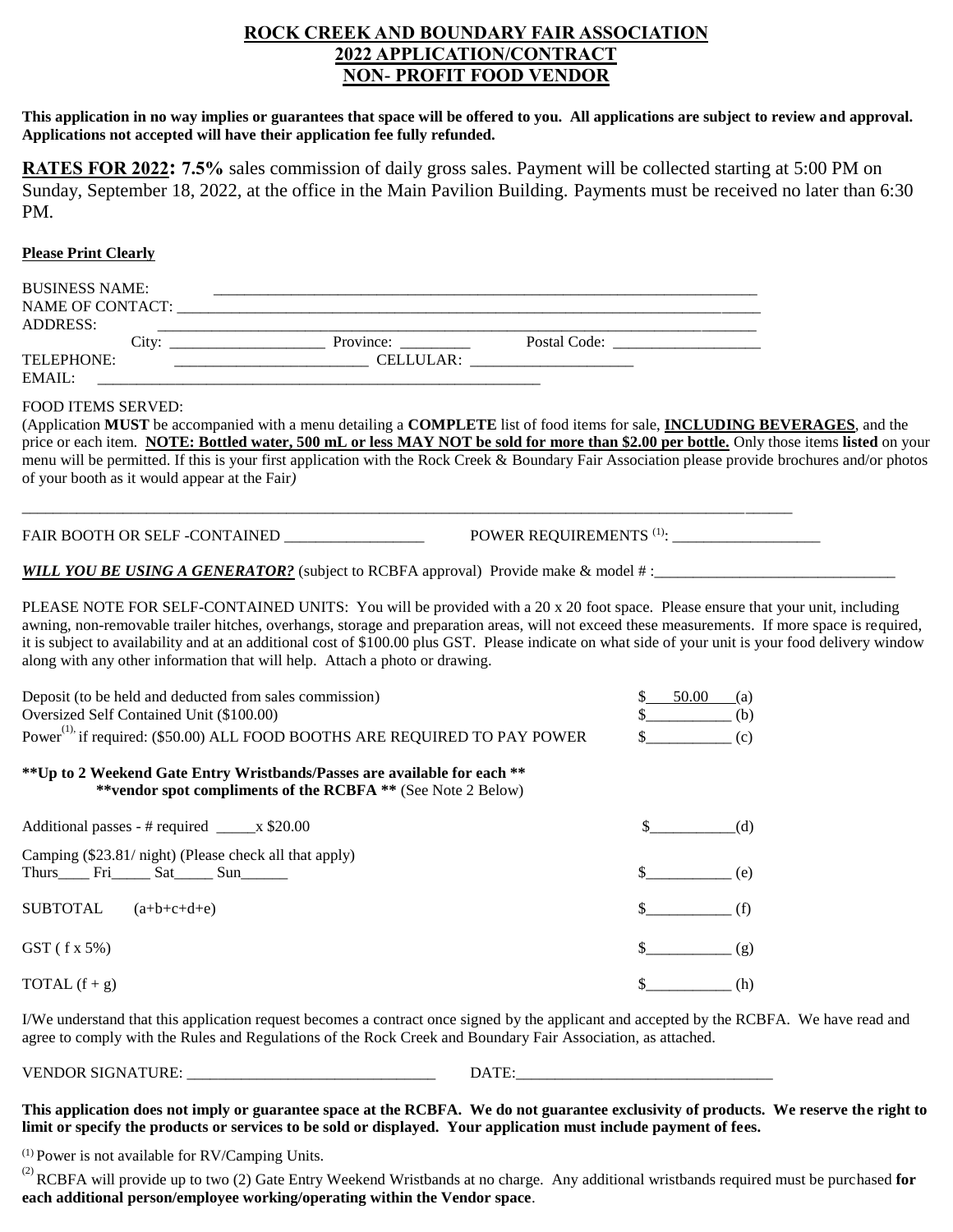## **ROCK CREEK AND BOUNDARY FAIR ASSOCIATION 2022 VENDOR RULES & REGULATIONS –** *NEW RULES***\*\*\***

In consideration of being granted a license to use specified facilities or space of the Rock Creek and Boundary Fair Association ("RCBFA"), the licensee (Vendor) agrees to all the terms, conditions and covenants herein contained.

Terms & Conditions:

- 1. All licensee's (Vendors), their agents, employees, affiliates, invitee's, contractor, subcontractors, or workers are subject to the General Rules and Regulations of the Rock Creek and Boundary Fair Association.
- 2. The RCBFA, its Directors, Committee Members, Management, Contractors or Employees shall not be responsible in any way for any injury to any person or for any loss of or damage to any property belonging to, or rented or leased by the licensee, or other such person contracting herein for the use of the property or premises of the RCBFA. Their invitee's, licensees, agents, contractors, subcontractors, affiliates, employees or workers while such person in or about the premises, or any truck ways, platforms or corridors in connection therewith, including (without limiting the foregoing) any loss or damage to any property caused by theft or breakage, or by steam, water, rain or snow which may leak into, issue or flow from any part of the premises, or any adjacent or neighbouring land or from water, steam or drainage pipes or plumbing works thereof or from any other place or corridor or for any loss or damage caused by or attributable to the conditions or arrangement of any electric or other wiring or for any other loss whatsoever arising out of the occupancy of the premises or any operations or activities conducted therein by such person as aforesaid and the licensee and such other persons contracting herein for the use of the property or premises of the RCBFA covenants to indemnify the RCBFA, its Directors, Committee Members, Management, or Employees against all loss, cost, claims or demands in respect of any injuries, loss or damage referred to in this paragraph.
- 3. The licensee (Vendor) expressly covenants and agrees to obey all Municipal, Provincial and Federal statutes, Bylaws and Regulations and to obtain such necessary permits, licenses or other authorization as may be required by Federal, Provincial and Municipal regulations.
- 4. Please be aware, if your intent is to cook food for sale, sampling or demonstration purposes, you are required to meet all BC Health Services and Safety regulations.
- 5. No portion of the property or premises covered by this agreement may be sublet or assigned by the licensee (Vendor), unless agreed to in writing, by the RCBFA, prior to the event.
- 6. The licensee (Vendor) shall be responsible for all damage to or loss of RCBFA property (normal wear and tear excepted) which will result from the licensee's use of the property.
- 7. The RCBFA reserves the right to relocate or alter the space assigned to the licensee (Vendor).
- 8. Licensee will NOT have a prize draw or raffle, unless approved, in advance by RCBFA. If approved by RCBFA, Licensee must comply with the regulations of the British Columbia Gaming Policy and Enforcement Branch. Such evidence of compliance must be provided to RCBFA.
- 9. **No pets permitted on Fair Grounds or the Blaine Memorial Campground.** Pets are permitted in the wilderness campground on the North side of the Road however pets must be leashed at all times and not left unattended.
- **10. Insurance Requirements – Very Important**

The licensee (Vendor) is responsible for the placement and all insurance related to the participation in the Rock Creek & Boundary Fall Fair. The licensee (Vendor) will provide to the RCBFA, a Certificate of Insurance which names the RCBFA as an Additional Named Insured **OR** complete the Liability Insurance Application.

- a) Non-food Vendors minimum \$2,000,000.00 public liability insurance
- b) Food & Beverage Vendors minimum \$5,000,000.00 public liability insurance.
- **11.** The licensee (Vendor) is permitted to exhibit or sell only those products and services approved by the RCBFA and as listed on the application form. **NON-FOOD VENDORS ARE NOT PERMITTED TO SELL BEVERAGES OF ANY SORT. (STRICTLY ENFORCED)**
- **12.** The licensee (Vendor) covenants and agrees to pay such fees and charges as determined by the RCBFA.
- **13.** The licensee (Vendor) agrees to staff the licensed space at all times. The licensee shall not employ a child under the age of 16 years.
- **14.** The licensee (Vendor) shall not conduct a lottery or sell lottery and/or break open tickets.
- **15.** No soliciting for any purpose will be permitted except from with the space licensed for that purpose.
- **16.** The licensee (Vendor) agrees **to maintain clean premises** and observe sanitary food handling practices. All food vendors are subject to inspection by the Community Health Unit and **mobile units must have current health and safety certifications.**
- **17.** Mobile or self-contained units may not disturb the ground to level the unit. All licensees are required to have their umbrellas, tents and/or canopies sufficiently and safely anchored to the ground from the time their umbrellas, tents and/or canopies are put up to the time they are taken down.
- **18.** Cancellation or failure to appear on the event dates shall result in forfeiture of deposit and/or fees paid.
- 19. Camping permitted in designated areas only. Page 1